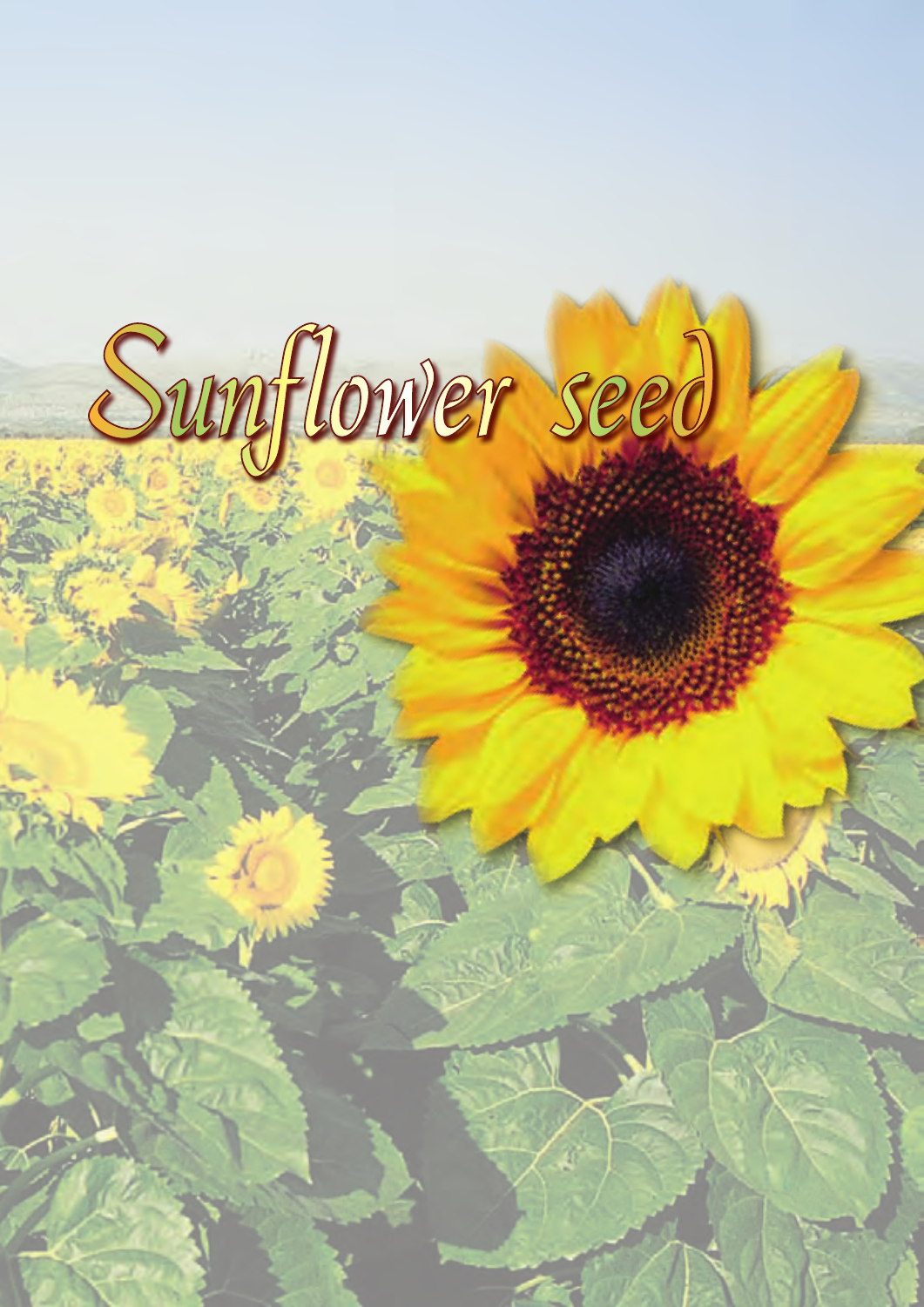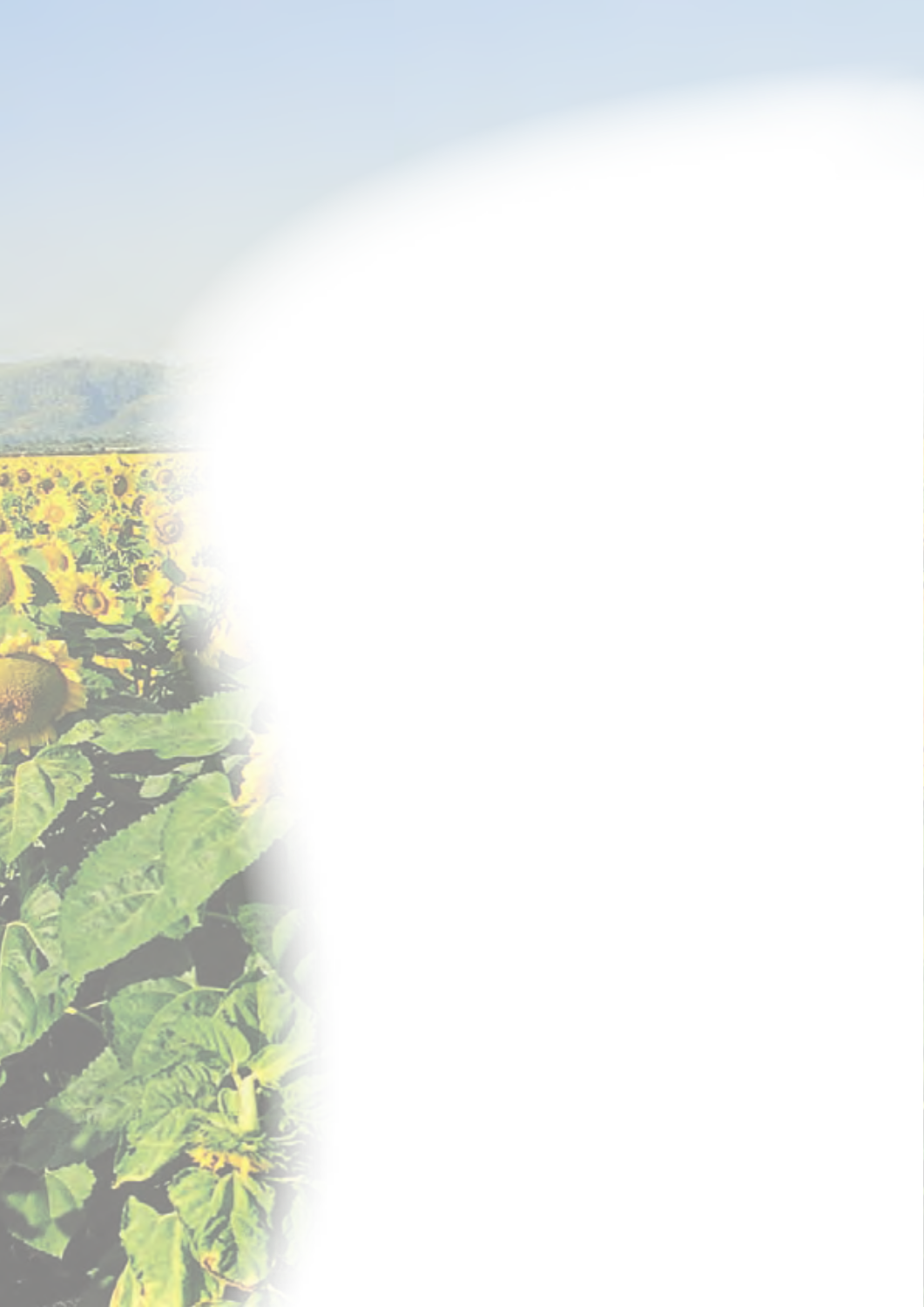

# **Contents**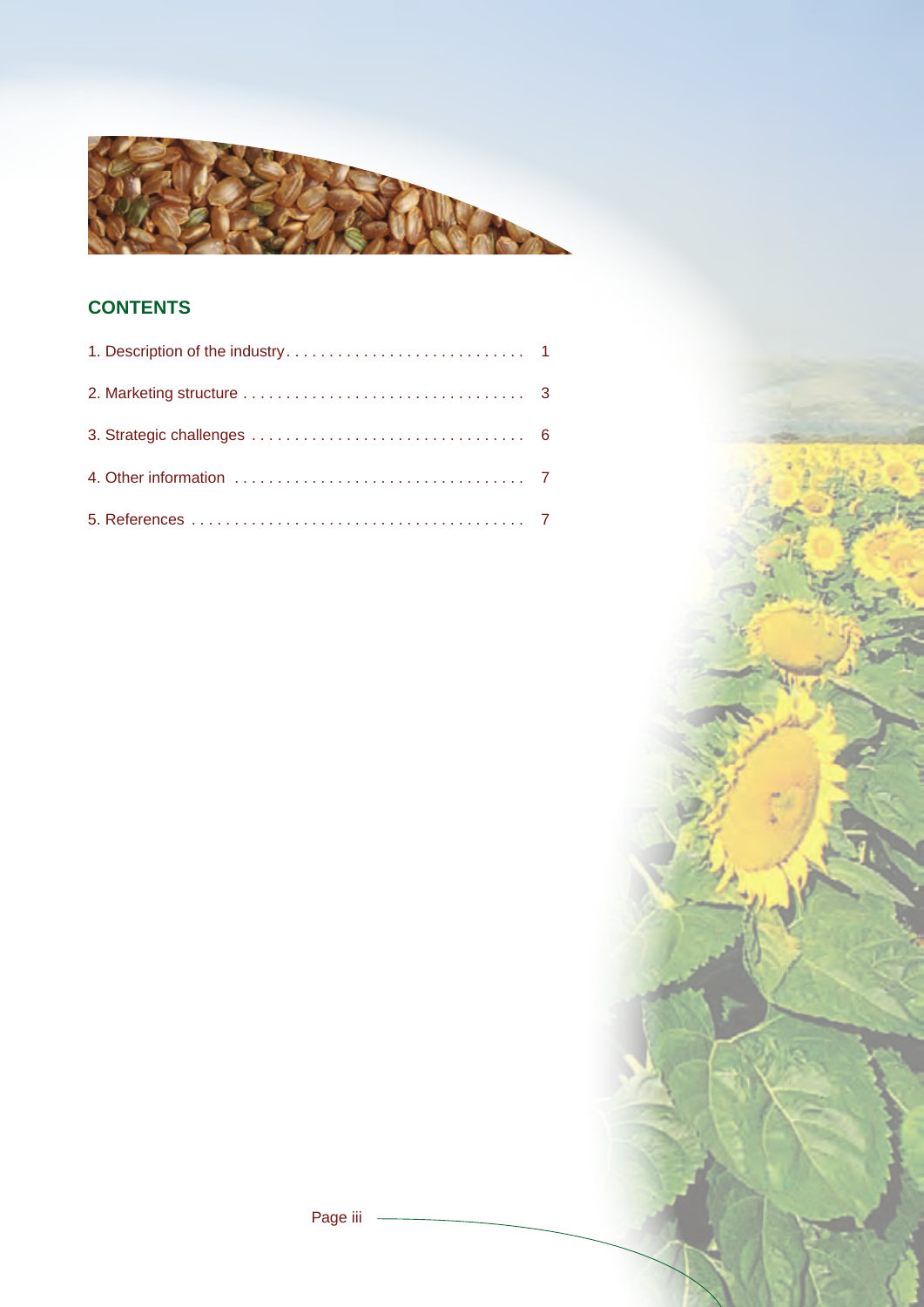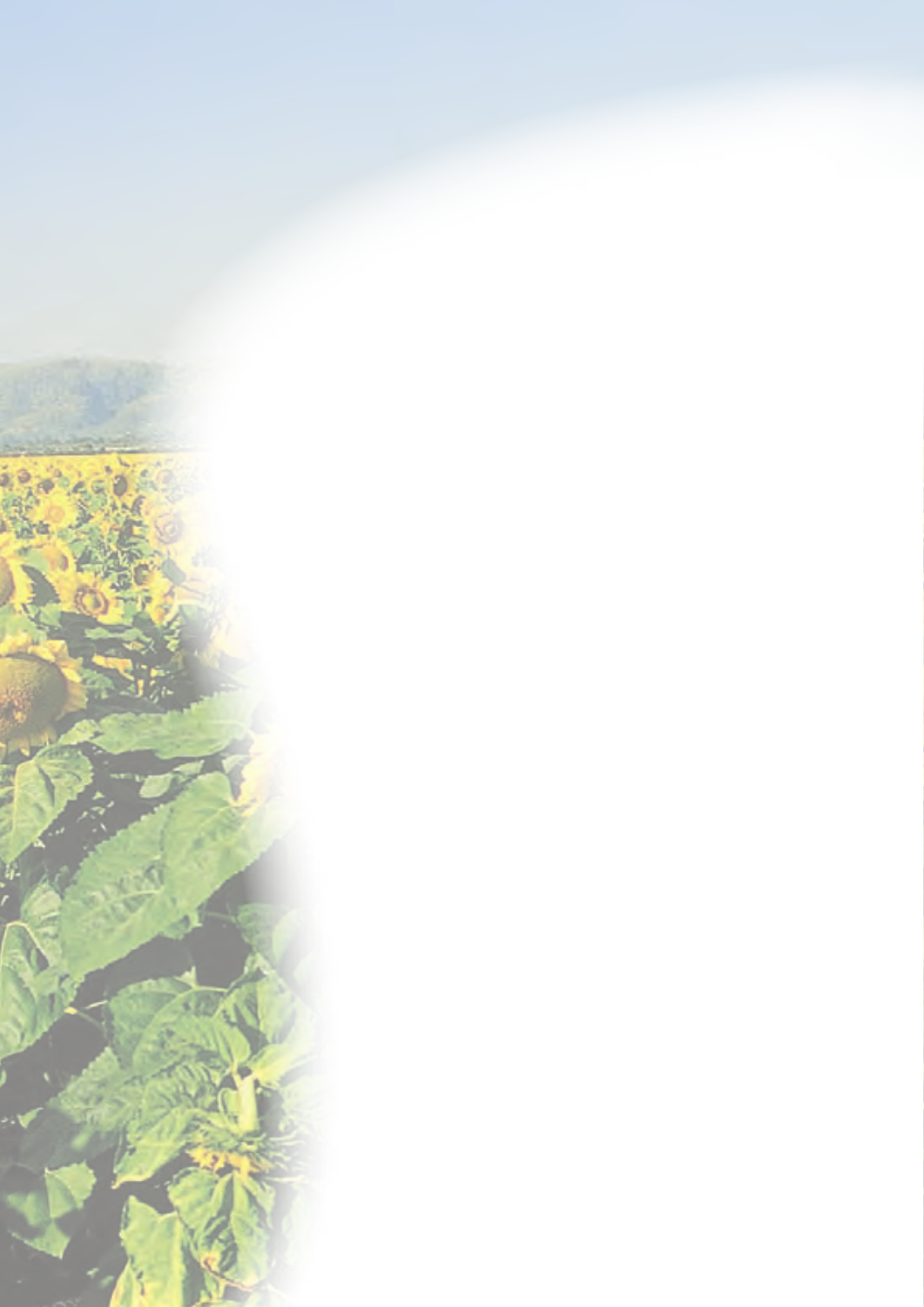# **COMMODITY PROFILE**



## **1. DESCRIPTION OF THE INDUSTRY**

Sunflower seed is primarily used for the manufacturing of sunflower oil and oilcake. In South Africa, sunflowers are well adapted in both hot and dry climate. The seed can be consumed after the hull has been removed as a snack or used for different oil production. Most of the seed produced is marketed locally to expressers, animal feed and for seed. Sunflower is the third largest grain crop produced in South Africa after maize and wheat. For the past ten years production amounted to 700 000 tons on average, while the gross value is approximated at 1 million tons. South Africa is not a significant roleplayer in the production and trade of oilseeds in the international market since it contributes only 3 % to the sunflower seed produced in the world.

The gross value of sunflower seed produced in South Africa has been relatively volatile for the past ten years. From figure 1 below there is an indication of cyclical behavjour of the gross, which can be associated with the cycle of the prices received of sunflower seed. Another factor, which should not be ignored is the dismantling of the marketing boards, which coincided with the period under consideration. During 2004/05 sunflower seed production contributed approximately 1.2 % to the gross value of agricultural production.



Information on the number of producers of sunflower is not available, but industry sources believe the number of producers is just slightly lower than the

FIG. 1. Gross value of sunflower seed Source: DoA, Agricultural Statistics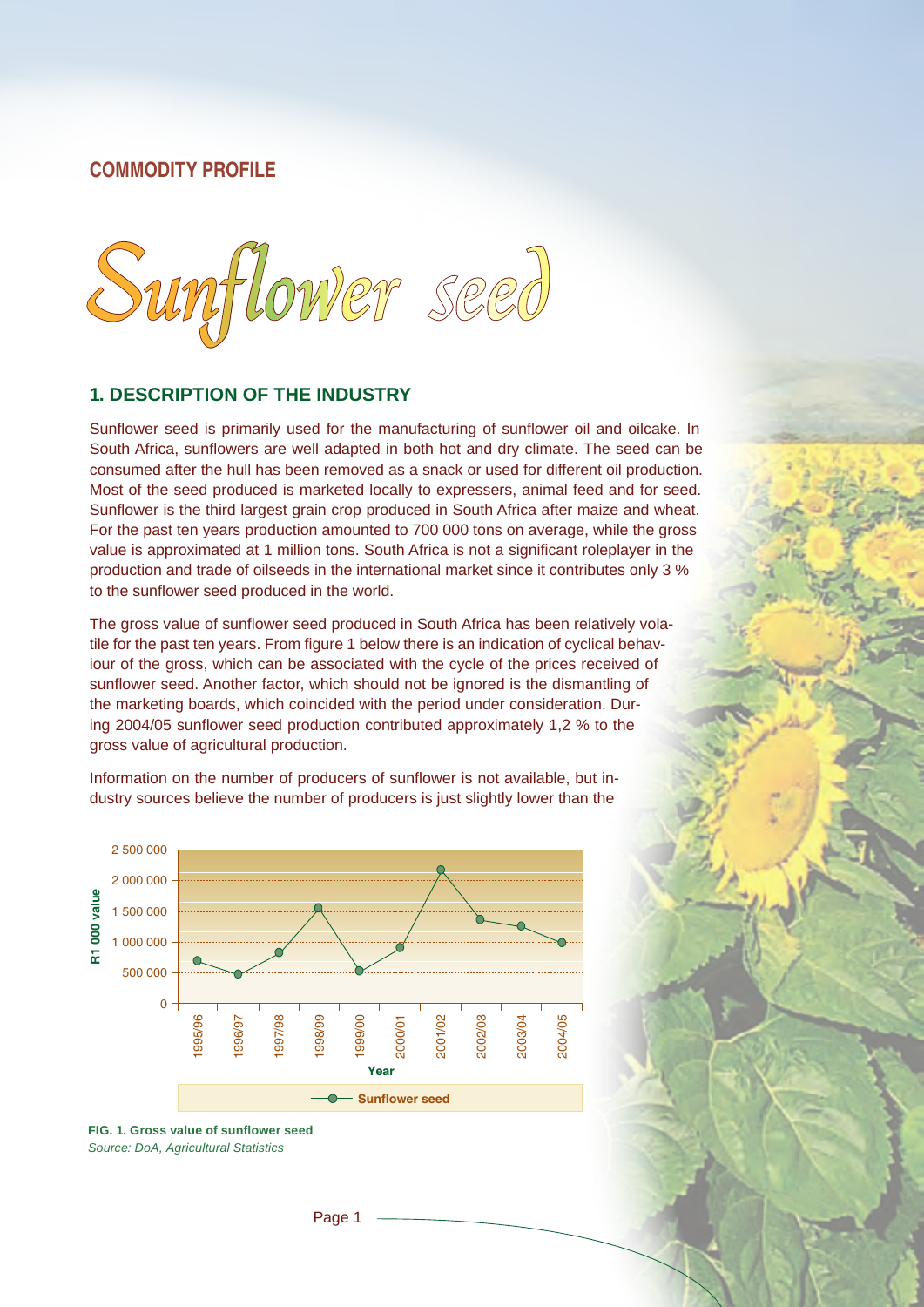

number of maize producers, owing to the fact that farmers plant both crops simultaneously as part of their diversification strategy (FPMC report December 2003)

#### **1.1 Production areas**

Sunflower seed is produced mostly in the six provinces out of the nine provinces excluding Western Cape, Eastern Cape and KwaZulu-Natal. North West and Free State produce a significant number of approximately 85 % of sunflower seed. Sunflower seed can be planted from the beginning of November to the end of December, which is almost the same time for maize plantings.

The hectares planted for sunflower seed have been volatile for the past ten years, with an average annual growth of only 1,8 %. Only in recent seasons hectares planted have stabilised at around 600 000 hectares per annum.



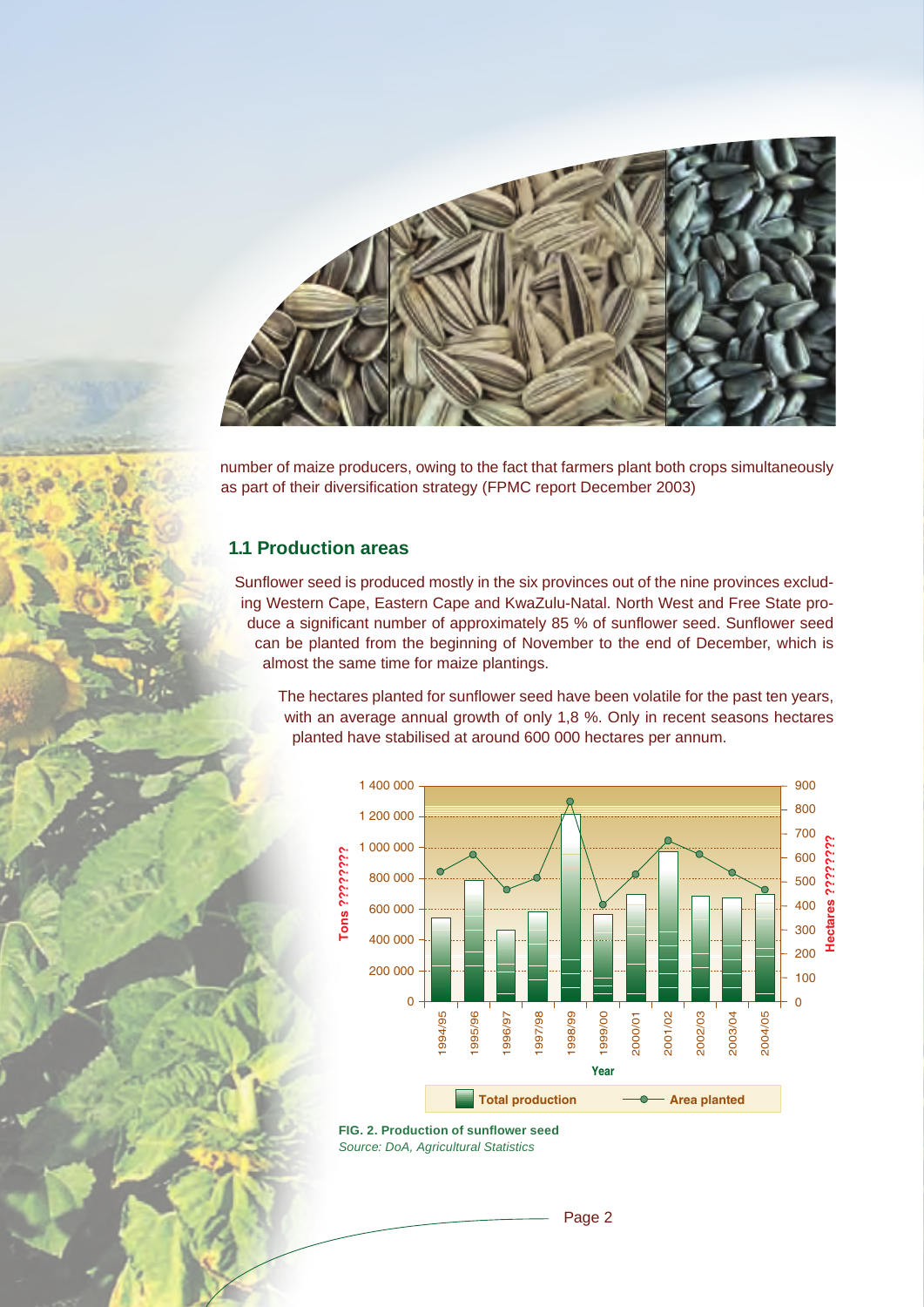# **1.2 Production trends**

Production of sunflower seed has an inverse relationship with the production and prices of maize. This can be ascertained by the large production experienced in 1998/99 where production of maize was lower, owing to unfavourable weather conditions in that particular season. Over the past ten years production has increased by 5 %.





# **2. MARKETING STRUCTURE**



Source: GrainSA

During pressing there are two different methods of extracting oil from the oilseeds i.e. production of crude oil and production of oil cakes from hexane. Sunflower seed provides  $40 - 50$  % of oil and about 40 % of oilcake, which is processed to cooking oil and for animal feed respectively; see diagram 1 above. Other oil products include margarine, fuel in diesel engines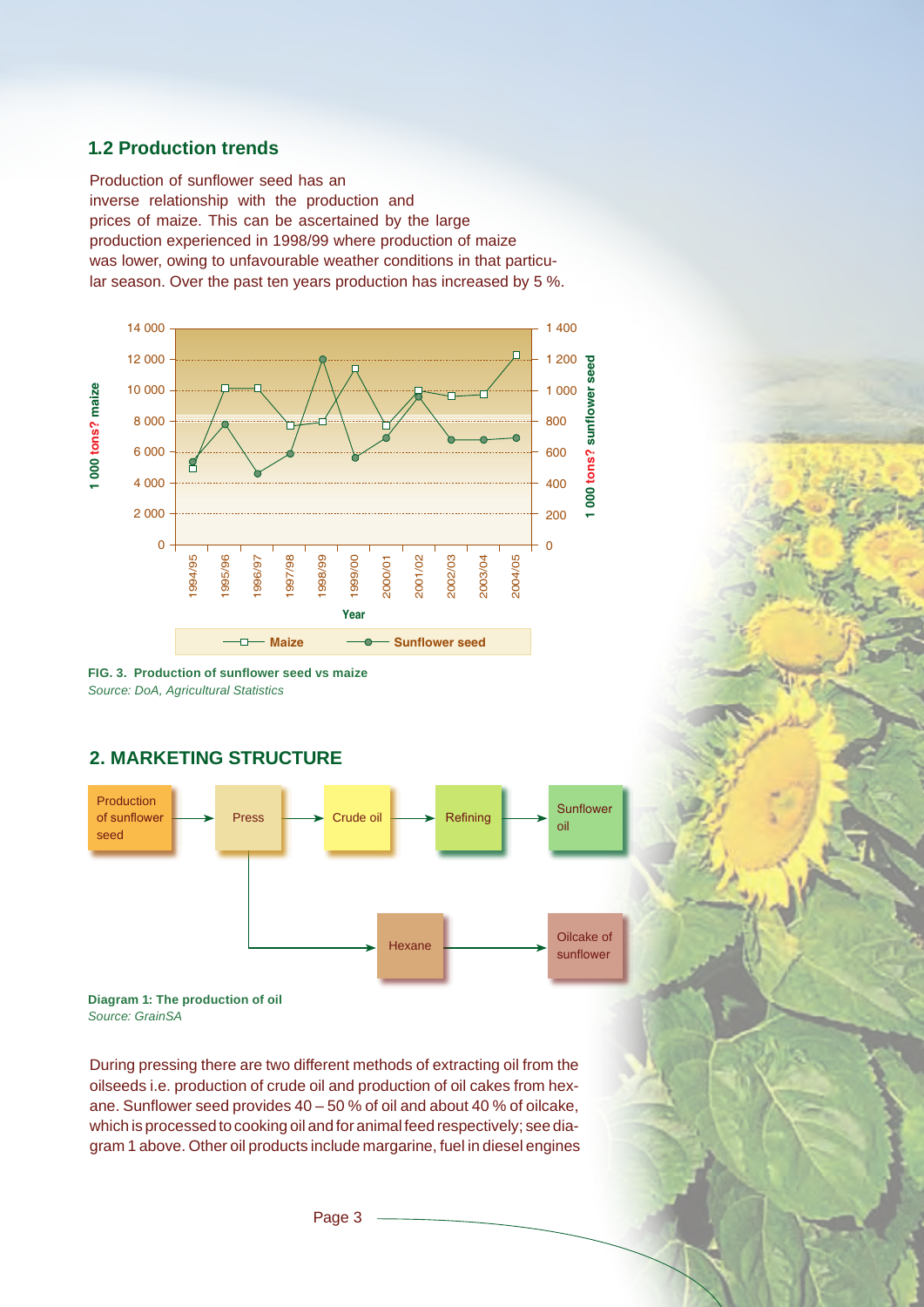

and other foods. The sunflower seed also produces oil cake, which is widely used for animal foods because of its high protein content. Sunflower oil is marketed in the form of refined oil for domestic and industrial cooking as well as baking processes.

#### **2.1 Domestic markets**

The processing of sunflower seed is highly capital intensive and requires high technology and specialised knowledge. The refining process produces sunflower oil, which is used mostly for cooking. Most of the large refineries are situated in Gauteng and KwaZulu-Natal, this may be due to market based.

The most importance of sunflower production is the extraction of oil from the seed. South Africa has produced about 230 000 tons of sunflower oil for the past ten years, which represents about 30 % of the seed produced. The industry does not import any significant sunflower seed but import sunflower crude oil.

Forthepasttenvearsthequantity of sunflower crude oil imported has decreased by 17%. which indicates that the processors were able to source their input cheaply than in the international market. Specifically during 2002 imports amounted to only 4 000 tons, which was mostly affected by the depreciated exchange rate hence it was expensive to import.



FIG. 4. Production and imports of sunflower oil in South Africa Source: DoA, Agricultural Statistics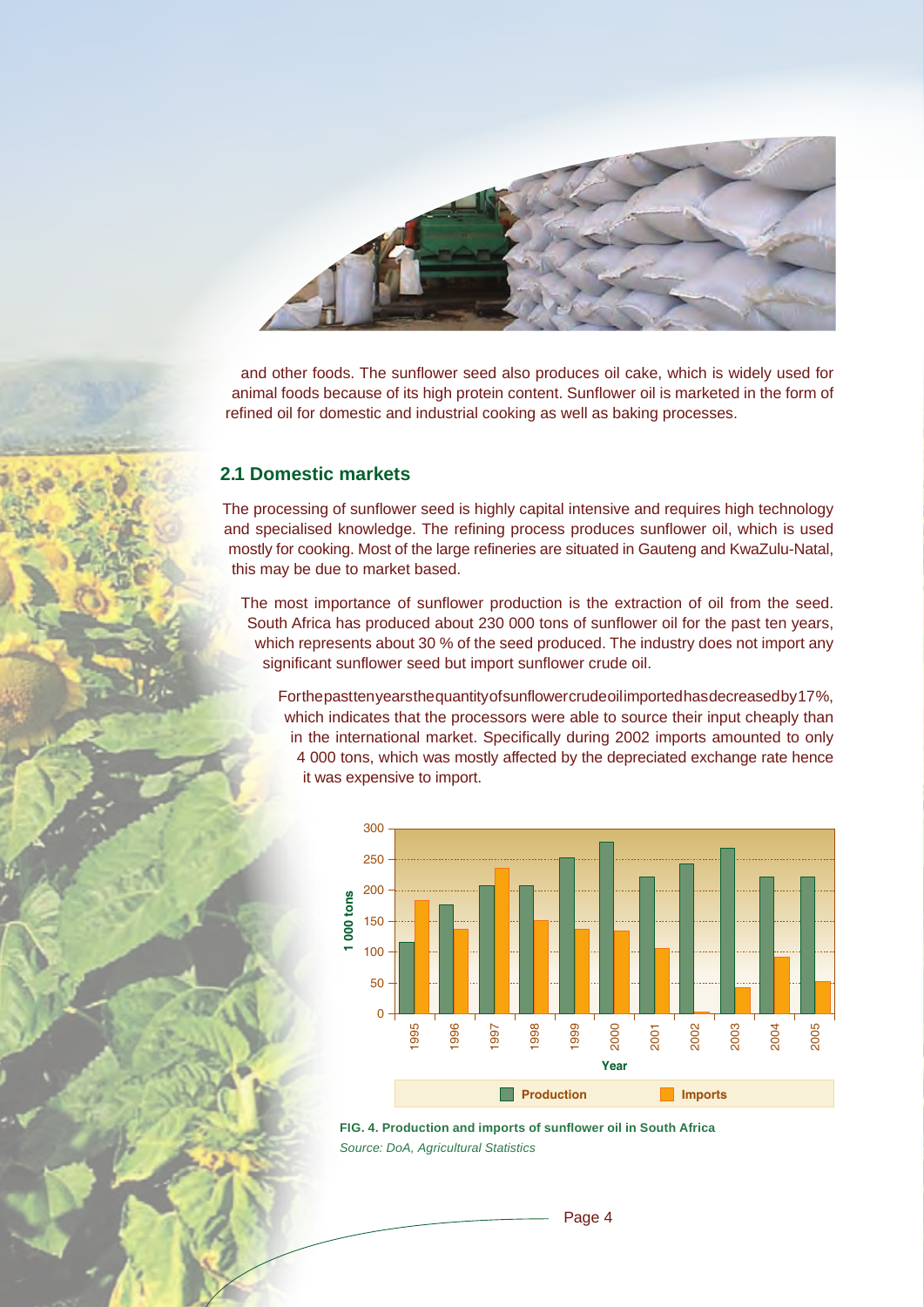

**Figure 5: Largest pressing plants South Africa** *Source: Food Pricing Monitoring Committee Report*

The eight crushing plants indicated in (figure 5) utilise just little over one third of the capacity available in South Africa since they yield more than 300 000 tons of sunflower meal annually of the 700 000 tons produce of the seed.

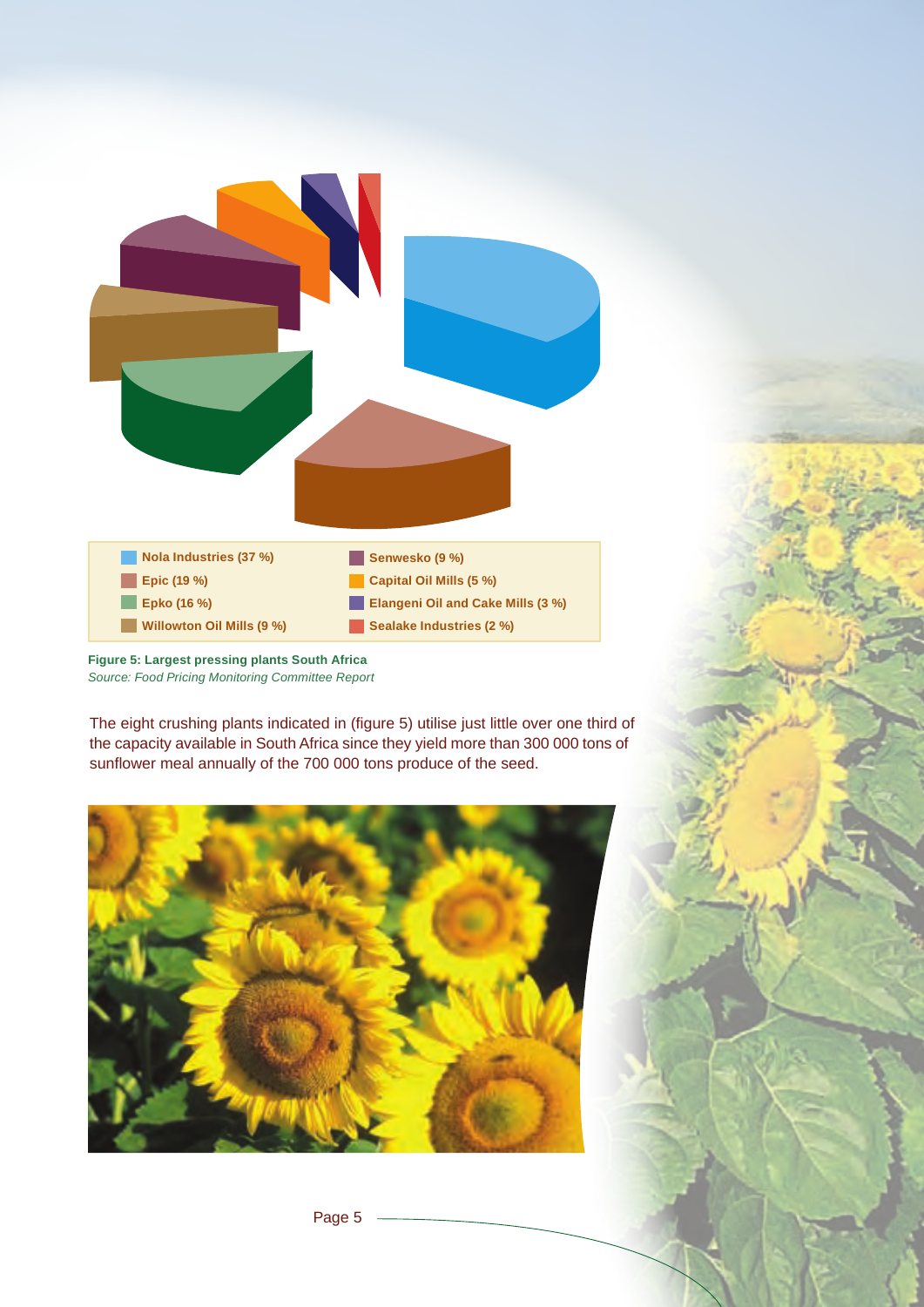



Figure 6: Average producer prices Source: Abstract of Agricultural Statistics

## **2.2 Producer prices**

The sunflower seed is one of the commodities traded on SAFEX (South African Futures Exchange). The SAFEX price serves as an indicator for producers to what they can ask for their produce in the market, as at the current marketing system they are responsible for marketing their produce. The price of sunflower seed is definitely dependent on local demand and supply factors, also important are the demand and supply of the international market. The international oil prices act as a guideline for domestic seed and oil prices. In particular, the situation of the Argentinean oil market has a significant impact on the local market since the Argentina oil market has the same marketing period of sunflower seed as South African producers (FPMC report 2003). The sunflower seed price is determined at import parity.

The prices producers received for sunflower oil has been around R1 000 per ton prior to the year 2000, then increased to just over R1 500 to date.

## **3. STRATEGIC CHALLENGES**

As mentioned in the description the sunflower seed production is very suitable for South African climate conditions and is performing well in income generation to the rest of the agriculture sector. According to the FPMC report in 2003 the crushing capacity is not fully utilised by the companies therefore, there is an opportunity for any roleplayer in the industry to crush